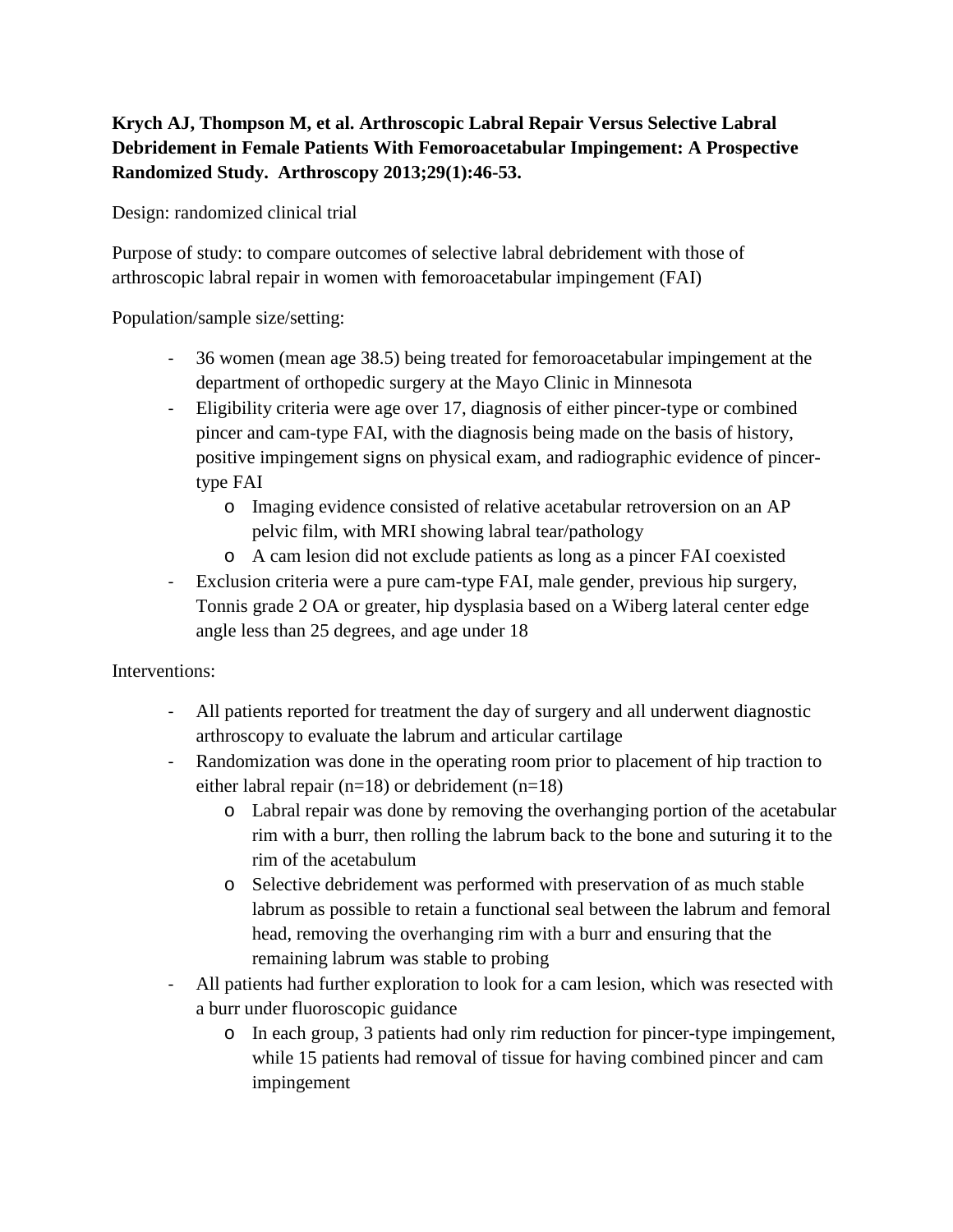- Postoperative care was the same in both groups, with immediate initiation of passive motion, 2 weeks of partial weight bearing with crutches, and a hip rehabilitation program beginning between postop day 7 and 10

## Outcomes:

- All patients completed Hip Outcome Score (HOS) preoperatively and 1 year postoperatively
- Global assessment was ascertained by having patients describe their hip function as severely abnormal, abnormal, nearly normal, and normal
- For activities of daily living (ADL) on the HOS, both groups improved over the course of one year
	- o The labral repair group improved from a baseline of 68.2 to a postoperative score of 91.2
	- o The debridement group improved from a preoperative score of 60.2 to a postoperative score of 80.9
	- o The repair group had a significantly greater improvement than the debridement group
- For global assessment, both groups had a majority (n=13) of patients reporting their preoperative hip function as severely abnormal
	- o Postoperatively, the repair group reported its function as 13 normal, 4 near normal, and 1 abnormal, with none as severely abnormal
	- o The debridement group reported its function as 5 normal, 9 near normal, 3 abnormal, and 1 severely abnormal
	- o This represented a statistically significant advantage of the labral repair group

## Authors conclusions:

- The debridement used in the current study was done in a manner which preserves more labral tissue than has been described in some earlier studies which have performed a complete resection; this was done in order to reduce an apparent risk of subsequent osteoarthritis of the treated hip
- A greater number of the patients in the labral repair group than in the debridement group felt that their hip had returned to normal function, suggesting that proprioceptive receptors in the labrum may be important in hip function
- Although the sample size was small and the followup time was relatively short, the two outcome measures showed significant differences between the two interventions
- Lack of blinding may have influenced the results, since both surgeons and patients were not blinded to the interventions received
- There may be problems with generalizing the results to all cases of FAI, since no men were in the study, and there were no cases in which the labrum was ossified or was too small to permit labral repair to be carried out